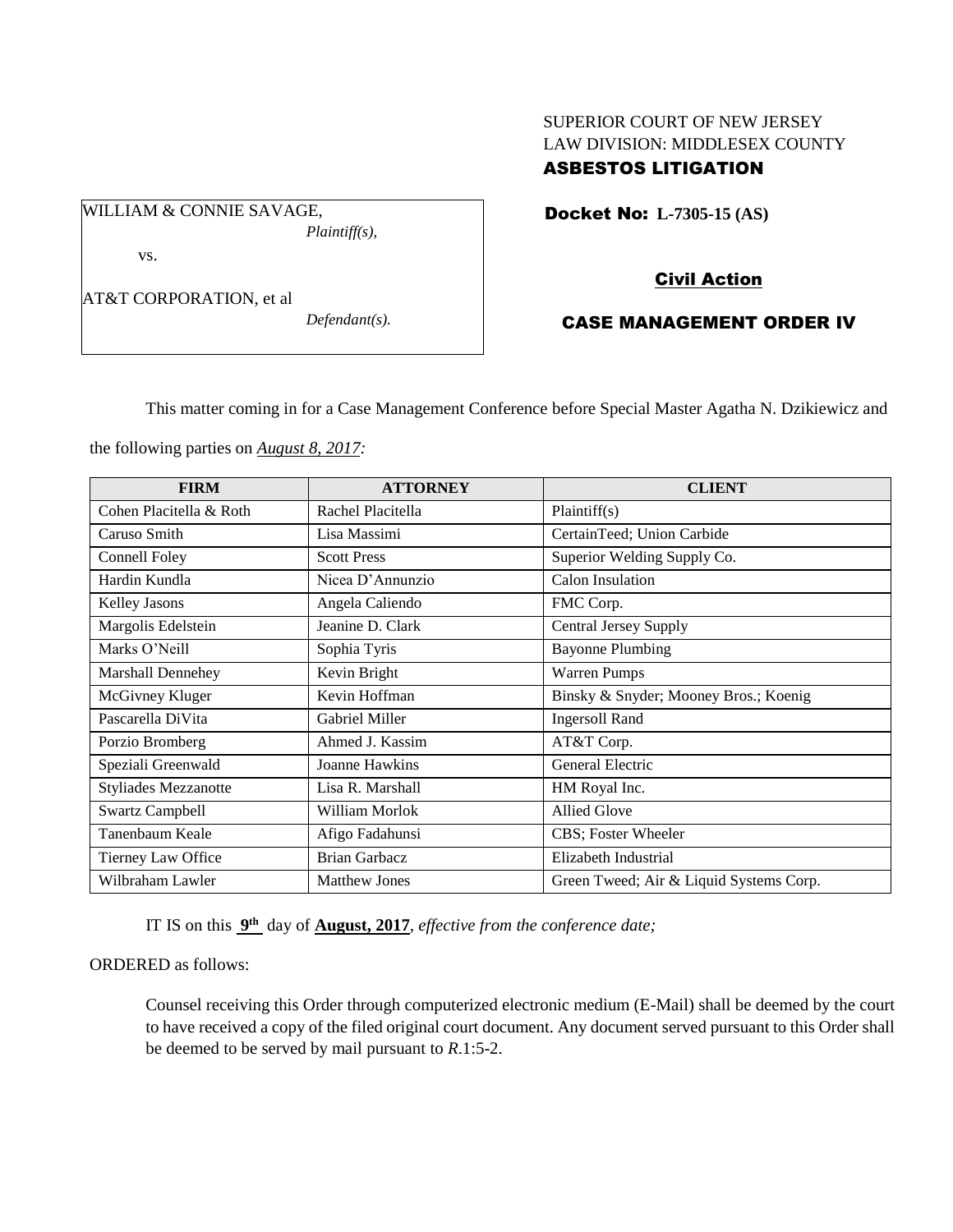# **DISCOVERY**

- December 29, 2017 Fact discovery, including depositions, shall be completed by this date. Plaintiff's counsel shall contact the Special Master within one week of this deadline if all fact discovery is not completed.
- December 29, 2017 Depositions of corporate representatives shall be completed by this date.

#### **EARLY SETTLEMENT**

February 2, 2018 Settlement demands shall be served on all counsel and the Special Master by this date.

### **SUMMARY JUDGMENT MOTION PRACTICE**

| February 2, 2018  | Plaintiff's counsel shall advise, in writing, of intent not to oppose motions by this date. |
|-------------------|---------------------------------------------------------------------------------------------|
| February 16, 2018 | Summary judgment motions shall be filed no later than this date.                            |
| March 16, 2018    | Last return date for summary judgment motions.                                              |

### **MEDICAL DEFENSE**

April 6, 2018 Defendants shall identify its medical experts and serve medical reports, if any, by this date. **In addition, defendants shall notify plaintiff's counsel (as well as all counsel of record) of a joinder in an expert medical defense by this date.**

### **LIABILITY EXPERT REPORTS**

- February 9, 2018 Plaintiff shall identify its liability experts and serve liability expert reports or a certified expert statement by this date or waive any opportunity to rely on liability expert testimony.
- April 6, 2018 Defendants shall identify its liability experts and serve liability expert reports, if any, by this date or waive any opportunity to rely on liability expert testimony.

### **EXPERT DEPOSITIONS**

April 27, 2018 Expert depositions shall be completed by this date. To the extent that plaintiff and defendant generic experts have been deposed before, the parties seeking that deposition in this case must file an application before the Special Master and demonstrate the necessity for that deposition. To the extent possible, documents requested in a deposition notice directed to an expert shall be produced three days in advance of the expert deposition. The expert shall not be required to produce documents that are readily accessible in the public domain.

#### **PRE-TRIAL AND TRIAL**

| November 14, 2017        | The settlement conference previously scheduled on this date is <b>cancelled</b> .                                                                                           |
|--------------------------|-----------------------------------------------------------------------------------------------------------------------------------------------------------------------------|
| April 19, 2018 @ 10:00am | Settlement conference. All defense counsel shall appear with authority to negotiate<br>settlement and have a representative authorized to negotiate settlement available by |

 $\_$  ,  $\_$  ,  $\_$  ,  $\_$  ,  $\_$  ,  $\_$  ,  $\_$  ,  $\_$  ,  $\_$  ,  $\_$  ,  $\_$  ,  $\_$  ,  $\_$  ,  $\_$  ,  $\_$  ,  $\_$  ,  $\_$  ,  $\_$  ,  $\_$  ,  $\_$  ,  $\_$  ,  $\_$  ,  $\_$  ,  $\_$  ,  $\_$  ,  $\_$  ,  $\_$  ,  $\_$  ,  $\_$  ,  $\_$  ,  $\_$  ,  $\_$  ,  $\_$  ,  $\_$  ,  $\_$  ,  $\_$  ,  $\_$  ,